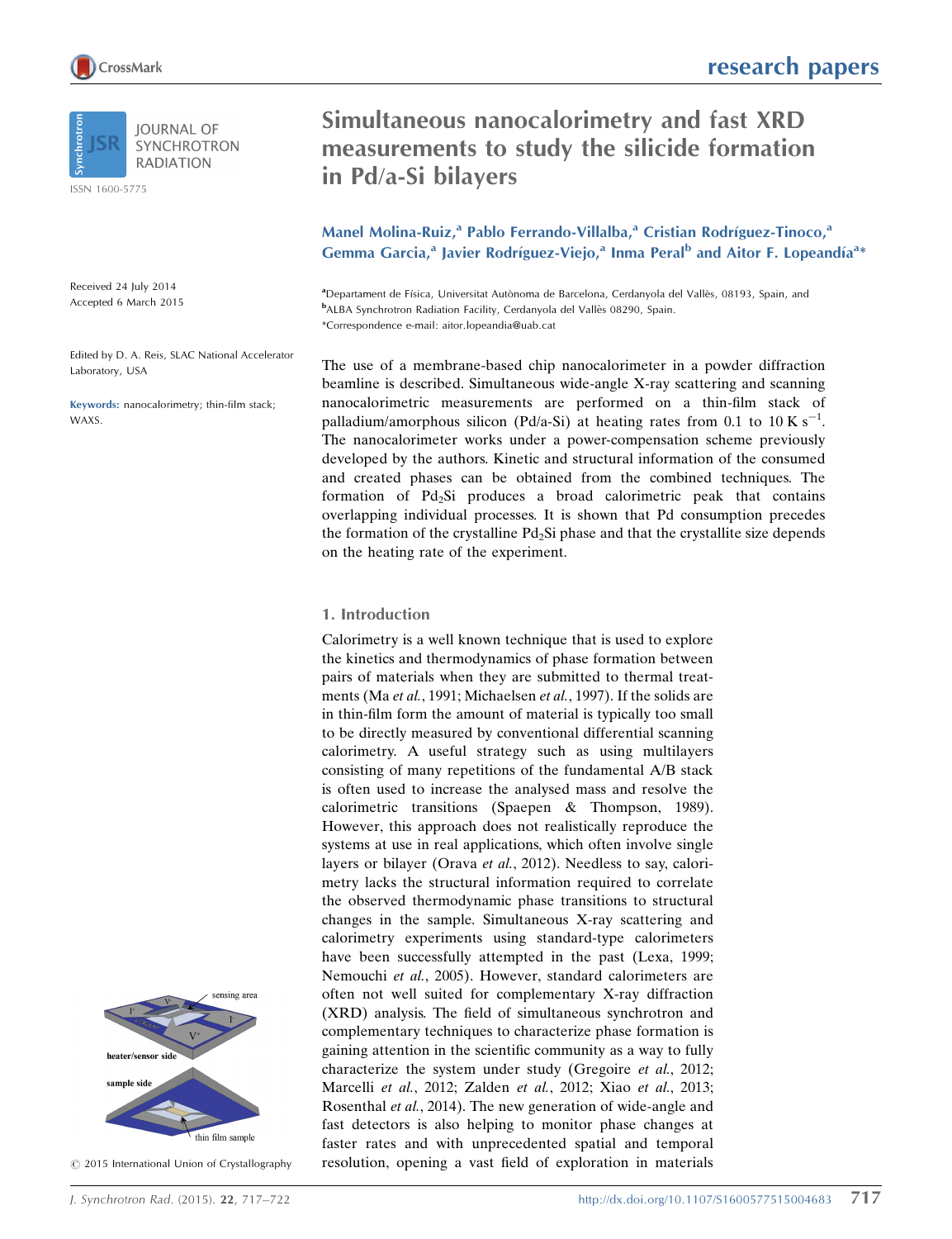# research papers

science. In this respect, membrane-based calorimeters provide a unique platform to combine the easy thin-film geometry for X-ray characterization with the high sensitivity of the nanocalorimeter to resolve phase transitions in samples of mass as small as a few nanograms (Zhang et al., 2002; Molina-Ruiz et al., 2011). Of interest to the silicide phase formation analysed here, previous works in recent years have addressed the use of synchrotron X-ray beams and simultaneous resistive measurements to characterize intermetallic phase formation in Si couples (Smeets et al., 2008; Putero et al., 2013).

In this report, we present the build-up, calibration and testing of a new setup which combines membrane-based nanocalorimetry with XRD measurement at the MSPD beamline of the ALBA synchrotron. The setup is used to follow the kinetics and structure of phase formation during the palladium/amorphous silicon (Pd/a-Si) bilayer reaction during temperature up-scans at various heating rates.

## 2. Experimental

Simultaneous in situ XRD and nanocalorimetry measurements monitoring the solid state phase formation of palladium silicide, Pd<sub>2</sub>Si, during the thermal processing of Pd/a-Si bilayers were performed at the MSPD beamline of the ALBA synchrotron (Barcelona, Spain). In this section we describe the experimental developments required for that purpose.

#### 2.1. Nanocalorimeter

The nanocalorimeter consists of a free-standing dielectric membrane of 180/50 nm-thick  $\text{SiN}_x/\text{SiO}_2$  supported on a massive Si frame. The dielectric membrane is used as a light mechanical substrate to build on top the calorimetric cell. In the centre of the membrane a thin-film bilayer of 10/100 nm Ti/Pt is patterned by lithography defining the metallic element used both as resistive heater and thermometer. The platinum thin film, used as a resistance temperature detector, exhibits a linear dependence of its electrical resistance with temperature. Each device requires a previous calibration which is carried out by measuring its resistance from room temperature up to 500 K into an adapted furnace. Beneath the platinum structure, at the other side of the dielectric membrane, the sample can be evaporated using a microfabricated shadow mask which delimits the deposition area  $(1.085 \text{ mm}^2)$ , at the centre of the calorimetric cell. The heater/sensor element is designed to locally release power and measure the temperature in a four-wire configuration. A schematic of the nanocalorimetric device showing the sample position is given in Fig. 1. The reduced heat capacity addenda of the calorimetric cell, below  $1 \mu J K^{-1}$  mm<sup>-1</sup>, is one of the key factors allowing measurements of reactions in ultrathin films as the calorimetric signal of interest is enhanced in comparison with the background noise (essentially proportional to the addenda). Moreover, in calorimetry, the heat capacity signature is proportional to the dynamic range imposed during the temperature scans. The low mass of the calorimetric cell, its high thermal insulation from the surroundings and, above all, the excellent thermal link



Schematics of a nanocalorimeter projection from the top and bottom sides.

between the heater/sensor element and the sample, which are separated by a 180–230 nm-thick dielectric membrane, permits the enhancement of the energy resolution achieved during the calorimetric scan. This type of nanocalorimeter has been frequently used to measure phase transitions (Lopeandía et al., 2008a; Leon-Gutierrez et al., 2010) in a wide range of heating rates (Lopeandía et al., 2008b; Molina-Ruiz et al., 2014).

#### 2.2. Thin-film growth

Thin films of palladium (Pd) and amorphous silicon (a-Si) were grown by electron beam evaporation at room temperature and a pressure of  $10^{-6}$  mbar with a growth rate of  $0.1$  nm s<sup>-1</sup>. The film is a bilayer formed of 75 nm a-Si and 60 nm Pd on top. The silicon-based microfabricated shadow mask is used on every nanocalorimeter to limit the deposited film to the sensing area of the device, aligned with the metal heater/sensor. Upon temperature rise and completion of the reaction, a thin film of  $Pd_2Si$ , about 100 nm thick, is formed leaving a silicon excess of approximately 30 nm. The obtained Pd<sub>2</sub>Si thin-film samples have a mass below 1  $\mu$ g, which is sufficient for the sensitivity of both the power-compensated nanocalorimetric technique and the fast-XRD acquisition.

#### 2.3. Vacuum chamber

One essential requirement to perform nanocalorimetry is to work under high-vacuum conditions to minimize all heat transfer from the calorimetric cell. Abiding by these conditions the heat released or absorbed in the calorimetric cell will contribute to its inner energy (increasing or decreasing temperature) or will be conducted through the dielectric membrane to the frame (or radiated in the case of high temperatures). For that reason, it was required that a vacuum chamber specially designed to simultaneously perform the nanocalorimetric measurements and the X-ray diffraction experiments in the MSPD beamline was fabricated. The chamber is equipped with two Kapton view ports of 5 cm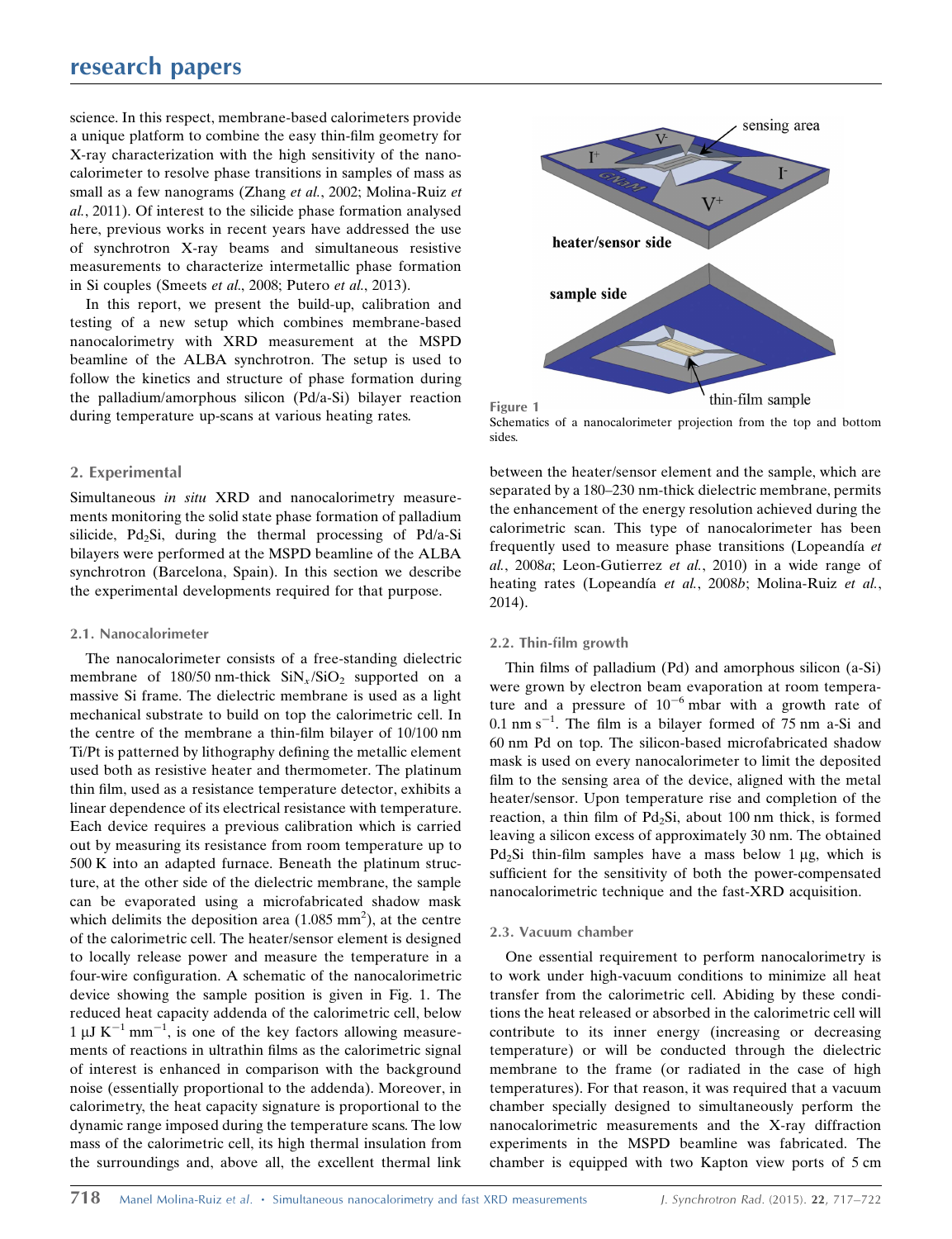

Figure 2

(a) Schematic of the experimental setup with the nanocalorimeter inside the vacuum chamber.  $(b)$  Experimental setup with the vacuum chamber in the centre and Mythen detector on the left.

diameter with a reduced thickness of  $25 \mu m$  to minimize X-ray absorption. Inside the chamber the calorimeter is loaded into a mount holder that geometrically places the nanocalorimeter at the centre of the goniometer, which is tilted  $15^{\circ}$  with respect to the incident X-ray beam (Fig. 2a). The holder is also used to bring the electrical contacts from the electrical feed-through close to the chip, locally wire-bond the heater/sensor elements and to fix the base temperature using a fluid bath while measuring it with a Pt100 sensor. A schematic view and a labelled photograph of the chamber are shown in Fig. 2.

#### 2.4. XRD and Mythen detector

The beam energy is fixed to 15 keV. The detector is a Mythen type, which is a very fast and sensitive one-dimensional detector, covering an angular range  $2\theta$  from  $19^{\circ}$  to  $59^{\circ}$ , which allows a high number of counts per unit time to be taken (Knapp et al., 2011). Even so, the very small amount of sample, typically less than  $1 \mu$ g, imposes a minimum time to acquire a reasonable signal-tonoise signal, around 1 s. As a consequence, the maximum heating rate of

the experiments is set to 10 K  $s^{-1}$ . With these parameters one X-ray spectrum is recorded every 10 K at the fastest heating rate.

#### 2.5. Nanocalorimetry in power-compensation mode

While the fastest heating rate  $(10 \text{ K s}^{-1})$  is limited by the Mythen detector owing to the low amount of mass available for X-ray scattering, the lowest heating rate is determined by the sensitivity of the nanocalorimetric technique. It is important to note that, the lower the heating rate is, the lower the resolution of the calorimetric signal. For heating rates in the range from 0.1 to 10 K  $s^{-1}$ , the best technique is the so-called power-compensation scanning nanocalorimetry technique and it has already been tested in several systems (Lopeandía et al., 2005, 2008b; Molina-Ruiz et al., 2014). Power-compensation scanning nanocalorimetry consists of feeding a device with a DC current whose value is recalculated by means of a proportional and integral (PI) controller to follow a prefixed heating ramp.

The implementation of the PI temperature controller combines a high-resolution sourcemeter (Keithley 2400 source/measure unit), used to generate the current and to measure the voltage drop in the calorimetric cell, and a PCbased program (developed in Labview) with the PI algorithm to govern the source actions via GPIB communication protocol. The algorithm includes a feedforward stage in parallel to the feedback loop. A schematic of the powercompensation controller algorithm is shown in Fig. 3. The feedforward stage evaluates a priori the gross action based on a simple model of the nanocalorimeter. As the characteristic thermal response of the calorimeter is very fast, we use a steady-state lumped parameter model which considers a calorimetric cell, at a temperature  $T$ , linked through the silicon membrane (working in high vacuum), with a thermal conductance  $K_L$ , to the silicon frame, at a temperature  $T_0$ . By measuring the temperature rise for different input powers with empty devices,  $K_L$  can be evaluated as the slope of the plot, obtaining linear behaviours while temperature differences are kept small. In general,  $K_L$  is considered as a polynomial function of temperature, which also takes into account radiation losses. In the experiments presented here, the set



Schematic of the power-compensation controller algorithm.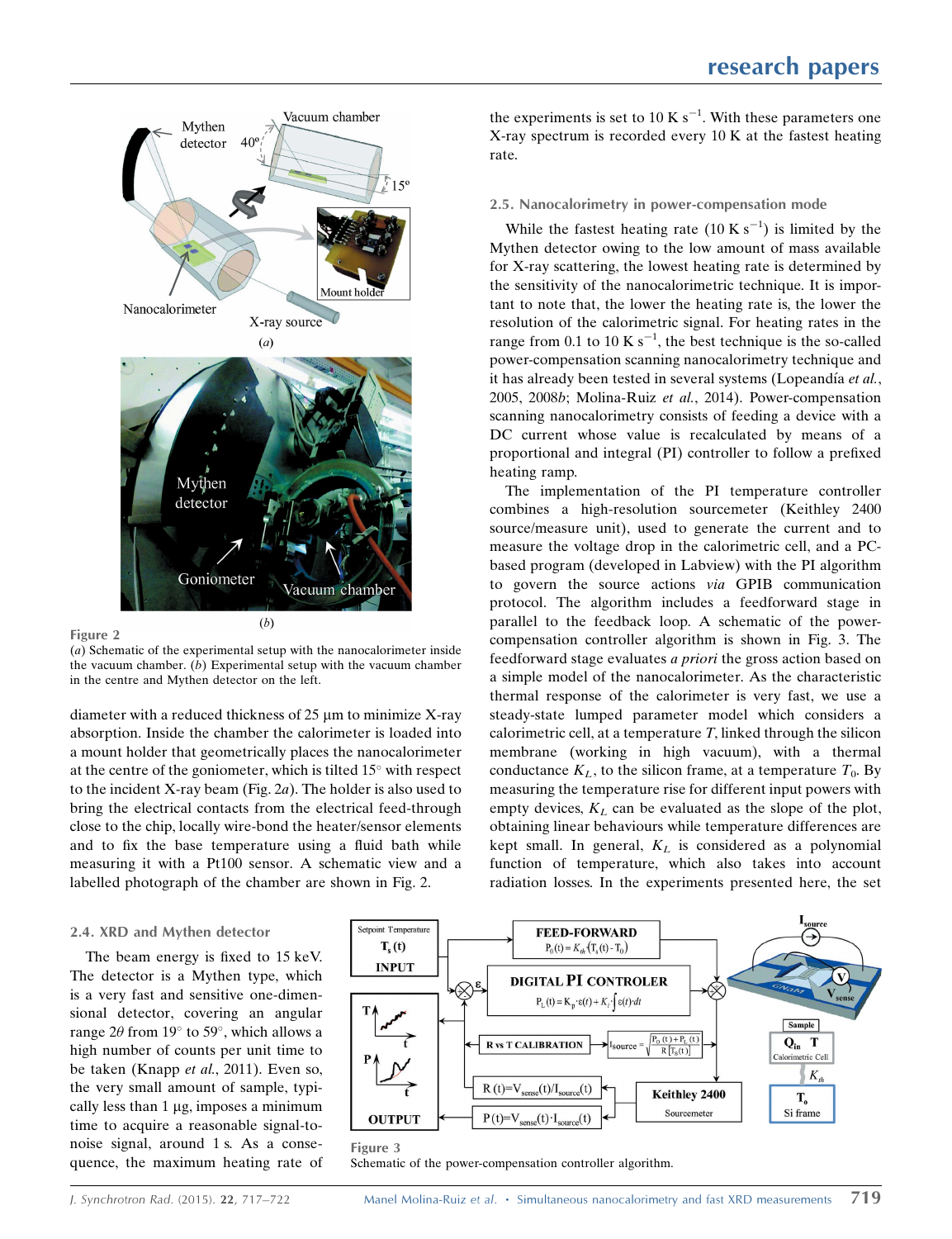# research papers

point temperatures are fixed to evolve linearly defining ramps of constant heating rates. As most of the action is taken in advance by the feedforward stage, the feedback controller only corrects small deviations from the set point values (called error,  $\varepsilon$ ) promoted by the presence of the sample. A selection of the feedback control action proportional to the error  $[K<sub>P</sub> \varepsilon(t)]$ , called the P term (from proportional), added to a term proportional to the accumulated error  $[K_1 f \varepsilon(t) dt]$ , called the I term (from integral), suffices to correct this small deviation.

For calorimetric measurements, the subtraction of the background power result is mandatory. This can be done by either acquiring a reference signature from a previous calibration measurement or, in the case of analysing non-reversible transformations, by using subsequent scans as reference measurements. The GPIB bus communication limits the minimum loop time to 150 ms. For every loop time, we can evaluate the power injected and the temperature of the calorimetric cell from the measurements of current sourced and voltage measured. Working in the better resolution range of the source, we have a noise floor of 25 nW  $Hz^{-1/2}$  (peak-topeak). In steady-state conditions, like those used for the measurements presented here, a careful estimation of power losses is required to obtain accurate heat capacity data. Nevertheless, the formation of the silicide has a great impact on the thermal resistance, and, hence, heat-loss corrections by subtraction of the second scan are not straightforward. In the following, we only provide an apparent value of the heat capacity.

### 2.6. Alignment procedure

A cumbersome task when both techniques are used simultaneously is beam alignment. In fact, the visible sensing area for the beam is the  $15^{\circ}$  vertical projection of the real sample area ( $\sim$ 1 mm<sup>2</sup>), so that the beam dimensions are fixed to  $700 \mu m$  wide by  $300 \mu m$  high. The alignment procedure was realised in three steps: (i) Localizing and centring the beam onto the nanocalorimeter with the help of fluorescent paper placed on its edges. (ii) Finding the sensing area using the PI controller as a thermal detector. The use of membrane-based structures allows monitoring the X-ray-induced heating by locally measuring the temperature increase of the sensing area of the device. This temperature rise has been used here to finetune the position of the beam with respect to the sample, which is located exactly beneath the Pt heater/sensor. (iii) As the heater is made of Pt, we search for the position that maximizes the Pt X-ray signal in the diffraction pattern. The alignment methodology, which takes full advantage of the membrane-based geometry of the calorimetric chips, allowed a highly time-effective process and was routinely applied to all thin-film samples analysed in this work.

## 3. Results and discussion

Three Pd (60 nm)/a-Si (75 nm) bilayer samples were measured using nanocalorimetry and X-ray diffraction at three different

heating rates: 0.1, 1 and 10 K  $s^{-1}$ . The results are shown in Fig. 4. The background of each plot is a two-dimensional map of the X-ray signal as a function of temperature. These twodimensional maps represent a region about  $12^{\circ}$  of the total range covered by the Mythen detector. The colour marks the intensity of the signal. The superimposed symbols represent the apparent heat capacity extracted from nanocalorimetry at the three different heating rates. The nanocalorimetric curves are obtained by removing a second scan (baseline) where no reaction takes place. The difference in apparent heat capacity provides information about the kinetics of the silicide formation overcoming the contribution of the addenda. The peak is related to the formation of  $Pd_2Si$  during the temperature up-scan and it moves to higher temperatures as the heating rate increases, typical of thermally activated





Nanocalorimetric signal (symbols) for samples formed by 75 nm a-Si and 60 nm Pd bilayers at three different heating rates:  $(a)$  0.1,  $(b)$  1 and (c)  $10 \text{ K s}^{-1}$ . The background of each graph corresponds to a twodimensional plot of the XRD patterns. Colour variation within each graph indicates the relative intensity of the XRD peaks. Dashed vertical lines mark the onset of Pd consumption (grey) and the appearance of the Pd2Si diffraction peak (dark grey) obtained from the analysis of the XRD spectra.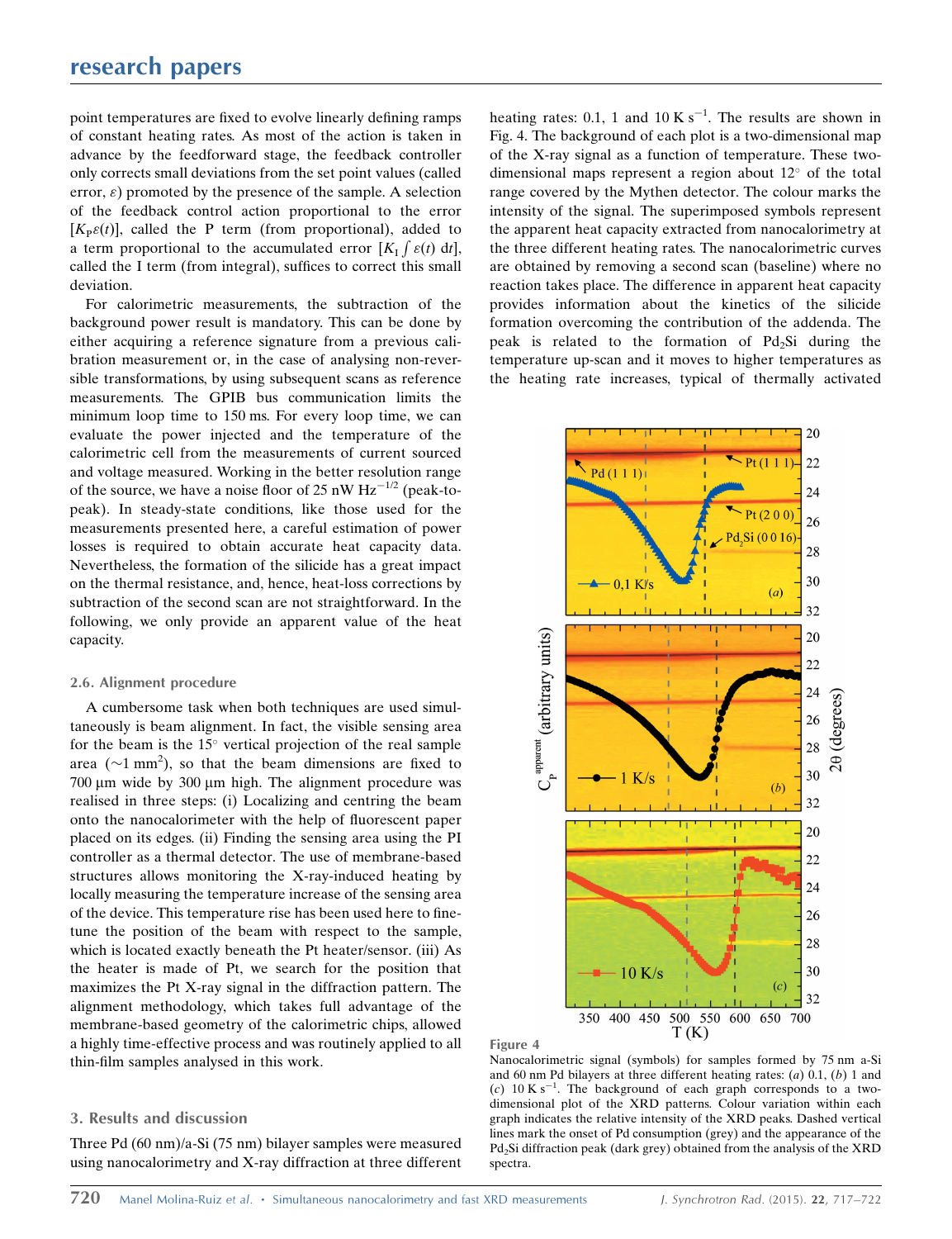processes. The exothermic peaks are wider than those observed in commercial differential scanning calorimetry using samples with much higher mass (Molina-Ruiz et al., 2014). In fact, the broad signals of the various calorimetric traces shown in Fig. 4 include several exothermic peaks that are partially overlapped in temperature. As demonstrated previously (Molina-Ruiz et al., 2014), the main processes involved in the silicide formation are: interdiffusion between Pd and a-Si to form a disordered  $Pd_xSi_{1-x}$  phase at the interface, nucleation of  $Pd_2Si$  in this mixed region, crystallization of amorphous silicon and vertical growth of  $Pd_2Si$ . In this case, owing to the highly energetic reactions, self-heating is considerable and the control of the PI over the heating rate is not fast enough to individually differentiate the partially overlapped processes. Thus a single broad calorimetric peak is measured. The X-ray data of Fig. 4 permit several steps of the solid-state reaction to be followed. The loss of intensity of the Pd peak occurs at much lower temperatures than the onset of the apparent formation of  $Pd_2Si$ . Both events are marked as vertical dashed lines in Fig. 4. First, the disappearance of Pd at a temperature that depends on the heating rate (first vertical dashed line of Fig. 4) highlights the partial consumption of Pd to form a noncrystalline  $Pd_xSi_{1-x}$  alloy at the interface, indistinguishable in the X-ray spectra. The onset temperatures of Pd consumptions are 440, 480 and 510 K for the 0.1, 1 and  $10 K s^{-1}$  data, respectively. The disappearance of the Pd (111) peak occurs over a temperature interval of 80–100 K and free Pd is completely consumed after the appearance of the  $Pd_2Si$ (0 0 16) diffraction peak. At temperatures of 540 K  $(0.1 \text{ K s}^{-1})$ , 560 K  $(1 \text{ K s}^{-1})$  and 590 K  $(10 \text{ K s}^{-1})$  the Pd<sub>2</sub>Si phase produces a coherent signal  $[Pd_2Si (00 16)$  reflection] that is clearly resolved in the XRD pattern.

The apparent delay between the calorimetric trace associated with silicide formation and the formation of  $Pd<sub>2</sub>Si$  from the XRD spectra is mainly related to the minimum amount of material required to obtain a coherent signal from the  $Pd_2Si$ layer. In addition, as mentioned before, the strong variation of the thermal resistance during silicide formation alters the thermal profile measured by the nanocalorimeter. These variations make it difficult to use a suitable baseline to correct for heat losses and the addenda of the calorimetric cell, as clearly observed from the negative slope before the onset of the transformation at 420–425 K in the trace recorded at  $0.1 \text{ K s}^{-1}$  (Fig. 4a).

Fig. 5 shows individual X-ray spectra obtained during the thermal treatments with acquisition times of one frame every 10 K for the samples measured at 1 and 10 K  $s^{-1}$  and one frame every 2 K for the sample measured at 0.1 K  $s^{-1}$ . Before and after every experiment, more accurate XRD spectra with exposure times of about 100 s were acquired. From these spectra it is deduced that  $Pd_2Si$  was the only crystalline phase formed during silicide formation. Fig.  $5(a)$  shows the asdeposited Pd/a-Si bilayer on the calorimetric chip as well as the product of the reaction after heating the sample to high temperature at  $1 \text{ K s}^{-1}$ . The Pd (111) reflection at 21.30° superposed on the Pt (111) diffraction peak at  $21.15^{\circ}$  is clearly resolved. After the thermal treatment, the Pd (111) peak



Figure 5

(a) X-ray diffraction patterns acquired for 100 s exposure corresponding to the same sample: prior to the heat treatment (black line) and after it (red line). (b) X-ray diffraction patterns acquired every 10 s for the sample measured at  $1 \text{ K s}^{-1}$ . The patterns obtained every 10 K from 540 to 640 K are stacked vertically to show the evolution of the  $Pd_2Si$ structure formation with temperature.  $(c)$  X-ray diffraction patterns acquired for 100 s exposure after the thermal treatment carried out at three different heating rates: 0.1 (black line), 1 (red line) and  $10 \text{ K s}^{-1}$ (blue line).

disappears and a new peak at  $28.15^{\circ}$  assigned to the Pd<sub>2</sub>Si (0 0 16) reflection appears. The {00l} family of planes is the only one that appears in the entire diffractogram, which indicates a strong texture in the  $[00l]$  direction. Fig.  $5(b)$ illustrates the evolution of the  $Pd_2Si$  (0 0 16) diffraction peak as a function of temperature during a temperature up-scan at 1 K s<sup>-1</sup>. Every spectrum is recorded with a temperature shift of 10 K. During heating, the palladium diffraction signal remains unaltered up to 530 K and then it starts to disappear gradually up to 590 K, when it disappears completely. After the palladium signature begins to fade, the  $Pd<sub>2</sub>Si$  structure